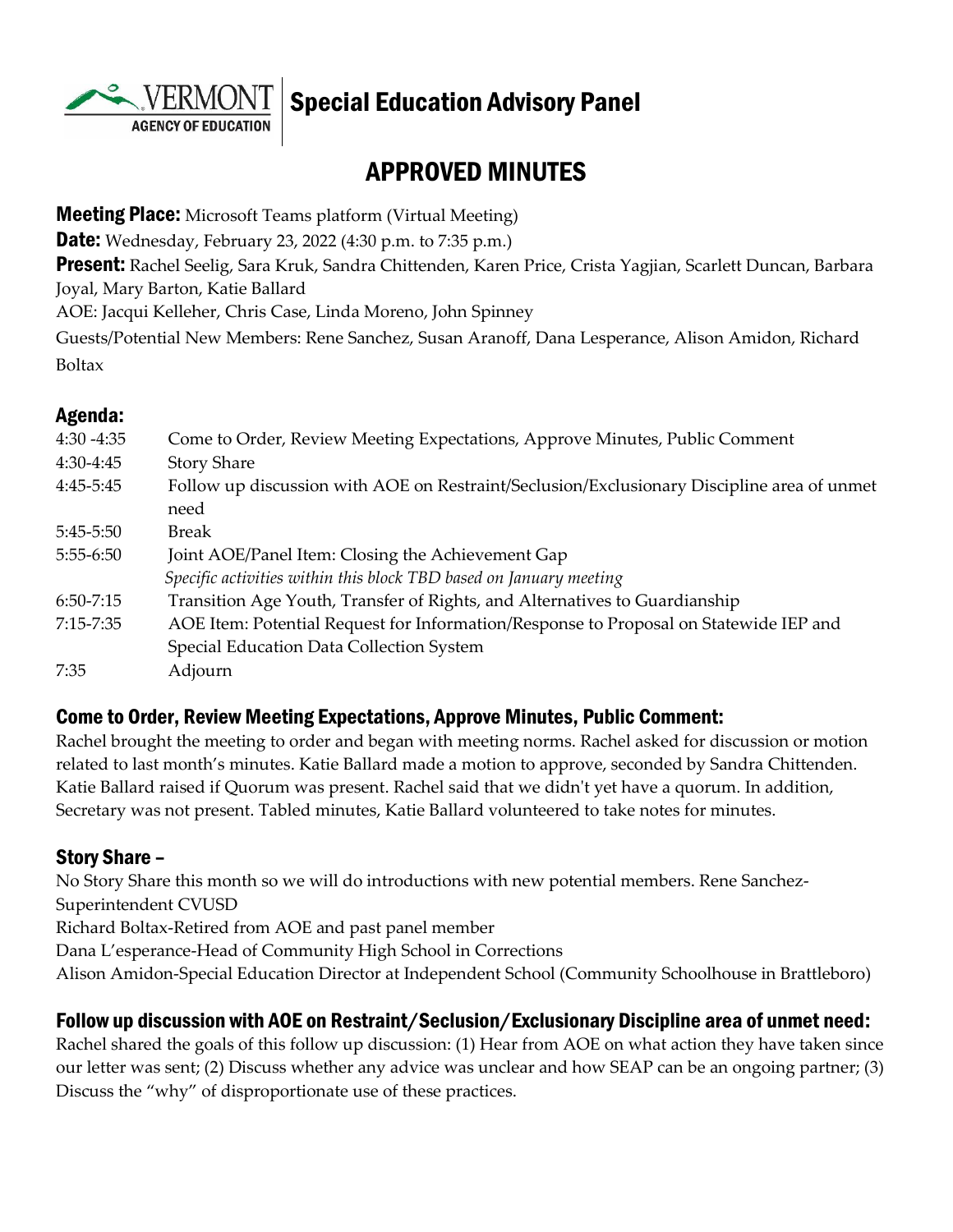Jacqui and Chris Case began by presenting how the AOE has responded to the letter from the panel. Chris explained that response is preliminary and AOE is in early stages of this work. Chris requested an opportunity

to return in 4-6 months to respond. Rachel will put on June/September agendas. Chris shared the history and structures related to oversight of Rule 4500 from the AOE and using Admin Complaint Process if parents need to address concerns. The AOE is working on suggestions from panel such as new training, and new data collection process and walked through aspects of each including meetings with special education team at the AOE, parent training and collaborations with partnerships with agencies like VFN. Looking forward to collaborating with panel on this.

Panel discussion ensued. Topics included (1) educator fears about reporting, (2) difficulty in gathering information without fear interfering, (3) history of Rule 4500, (4) need to shift to a preventative focus and avoiding escalation by better identifying behaviors; (5) connection between restraint & seclusion and exclusionary discipline and incarceration, (6) burden on parents to go through formal processes to address concerns, (7) concern about differing messaging and technical assistance on restraint and seclusion to parents and LEAs, (8) inconsistency of achieving outcomes through admin complaint process, (9) appropriateness of the rule as a generally applicable rule given disproportionality; (10) difficulty for staff as well in engaging in practices. Additional sharing of personal experiences with children's trauma and harm from restraint and seclusion.

Chris responded that the work at AOE is embarking on is not meant to find a solution to everything all at once or create additional burden on parents.

Rachel suggested that a panel member or members be included in AOE work. Katie asked about convening a subcommittee of panel to work on this between meetings. Chris indicated he was open to this and will follow up with Jacqui and Rachel.

Because discussion of the "why" of disproportionality had just begun, this will be placed on the March agenda. In addition, in March the panel will discuss the recommendation around monitoring, and specifically, what could that monitoring look like?

## Break

Break occurred from 5:47 to 5:52.

#### Joint AOE/Panel Item: Closing the Achievement Gap-Specific activities within this block TBD based on January meeting:

Rachel started by explaining that, to date, panel has looked at lots of data related to achievement gaps, and goal today is to hear from the panel about why we see these gaps. Jacqui explained that this was a top priority for State Directors, and she is excited to dig deeper into WHY there is a gap.

Discussion ensued. Reasons identified by panel members and guests included:

- Goals in IEPs are not aligned with grade level standards and teams don't always set ambitious enough goals to close gaps.
- Goals are repeated year to year.

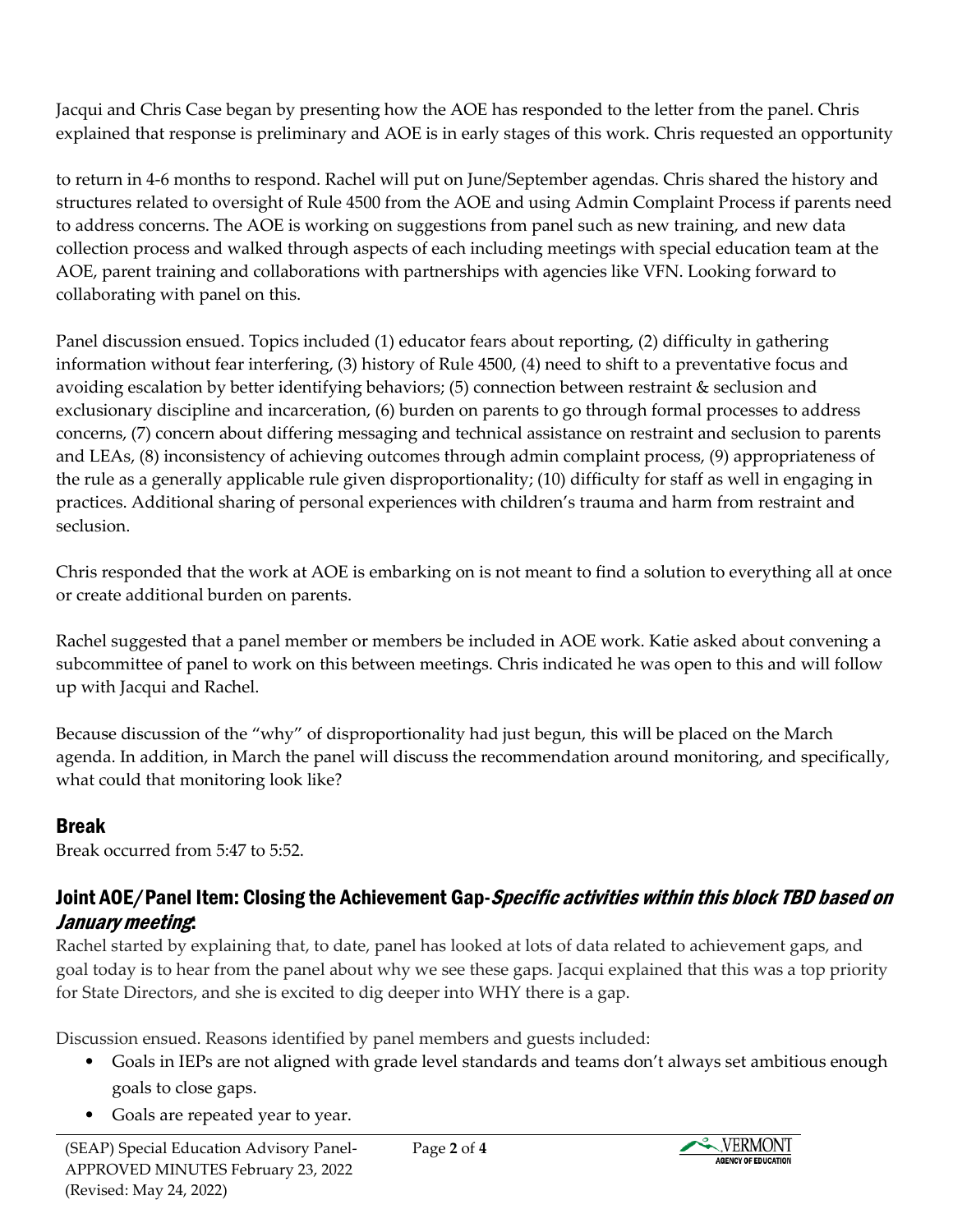- Lack of progress monitoring with consistency or comparing progress apples to oranges.
- Disconnect when IEPs written by administrators, not educators
- Lack of follow through after meetings
- IEPs as failed documents
- Ineffective use of data for academics as compared to behavior (ABA data collection)
- Ongoing viewing of students as "special ed students"
- Disconnect between IEP goals and data sharing and IEP goals and broader goals for students around inclusion and participation with peers.
- Lack of teacher preparation
- Lack of approved/best practice curricula and progress monitoring
- Band aids in lieu of high-quality evidence-based first instruction
- Local control and need for solid data collection systems to know what is happening for students
- Risk of loss of Medicaid coverage due to "lack of progress"
- Discrepancies between types of data (e.g., SBAC data, curriculum-based monitoring, etc.)
- For dyscalculia and dysgraphia, need for increased knowledge and research to develop evidence-based methods for remediation.
- Misunderstanding of rights of students with disabilities to access both special education services and MTSS supports.
- Over-identification of emotional disturbance with consequent shift to focus on behavior over academics
- In addition, Katie Ballard shared the benefit of the pandemic for some students in teams thinking outside of the box, using external support services.

Richard Boltax said he doesn't believe this is an achievement gap. Special education is built because we accept that there is a gap.

Rachel Seelig said she was pushing back on that notion, that she does not accept that a gap is inevitable, and students with disabilities can achieve with high expectations and supports in place. She shared that she feels most panel members not okay with accepting the inevitability of a gap either. Jacqui Kelleher shared that she does not feel that 9% of students with disabilities achieving proficiency is acceptable. She asked that we review and revise our unmet needs document and bring new recommendations where appropriate, as we did with restraint and seclusion.

Rachel will put this on the March meeting agenda and share the unmet needs document prior to that meeting.

Jacqui invited Linda Moreno to speak and share her thoughts. Linda shared information about the alternate assessments, and she was learning a lot from this conversation.

## Transition Age Youth, Transfer of Rights, and Alternatives to Guardianship:

Max Barrows from Green Mountain Self Advocates (GMSA), Lee Reilly (Max's assistant), Kirsten Murphy (DD Council) joined the meeting to present with support from Karen Price, John Spinney, and Rachel Seelig.